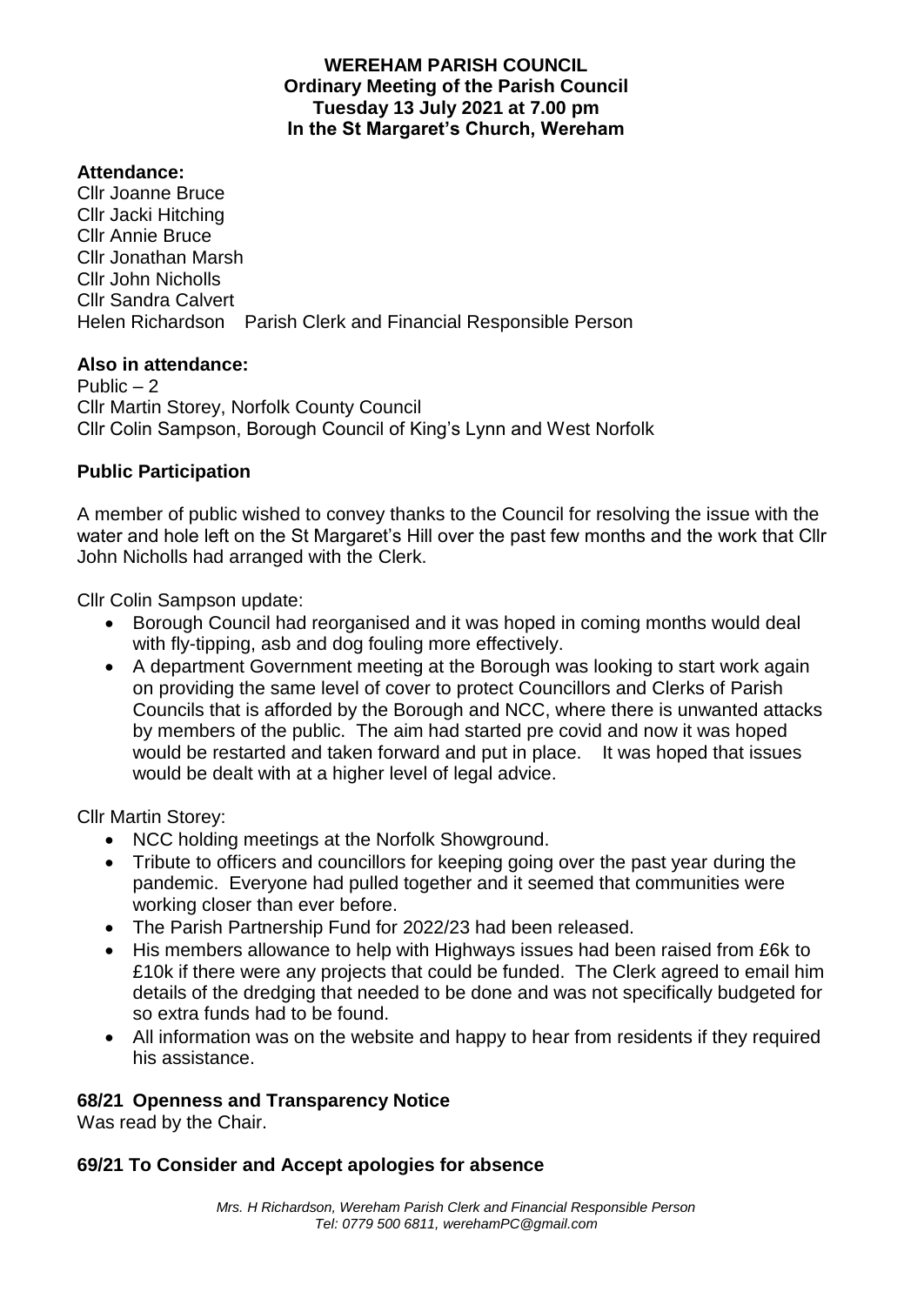Apologies were received and accepted from Cllr John Millard (personal reasons).

# **70/21 To Receive Declarations of Interest on Agenda Items**

There were none.

## **71/21 To confirm as a correct record the Annual Meeting of the Parish Council on 4 May 2021**

**RESOLVED:** That the minutes of the Annual Meeting on 4 May 2021 of the Parish Council be approved as a true record of the meeting. (Cllr Annie Bruce proposed, Cllr John Nicholls seconded, all were in favour).

# **72/21 To Note Declaration of Interests (Pecuniary and Non-Pecuniary) (within 28 days)**

There was none

#### **73/21 To Discuss and Approve any Response to Planning Consultation: 21/01342/F Proposed replacement piggery building at Laurel Farm Stoke Road Wereham King's Lynn Norfolk PE33 9AT**

The Parish Council had no comments as it was replacing like for like to meet rules and regulations.

**RESOLVED:** That no comments be returned in regard to planning application 21/01342/F. (Cllr Jacki Hitching proposed, Cllr John Nicholls seconded, all were in favour).

### **74/21 To Discuss the Annual Play Area Inspection Report and Agree Any Action Required and Cost**

The Council noted the report, some items the Clerk had already tasked the Handyman to do were completed such as a new sign for the multi-goal. The Clerk agreed to seek a cost to replace the log bridge on the climbing equipment in the play area.

# **75/21 To Discuss the Tree Management Survey and Agree any Action Required and Cost**

The Council noted the report. Most of the work was of low risk and was mainly maintenance. The Clerk needed to apply to the Borough Council in regard to trees within the conservation area and would be in contact with the Diocese prior to any work taking place. Once these had been approved the work would be programmed by the Clerk mainly with the Handyman.

#### **76/21 To Receive and Approve Any Action in relation to the Bi-Monthly Village Inspection**

This had been completed by Cllr John Millard and most of the work required had been noted for the Handyman to either do now or where relevant later in the year once the pond railings had been painted. The Clerk agreed to contact CGM to advise that the grass cutting had not been consistent in recent months and if they could address with operatives.

# **77/21 To Approve Purchase of Village Sign Post - Oak Beam up to £100**

**RESOLVED:** That an oak beam for the village sign be approved up to £100 when required. (Cllr Jo Bruce proposed, Cllr Jon Marsh seconded, all were in favour).

# **78/21 To Discuss the Position of Water Bailiff and Agree Any Actions Required and Cost**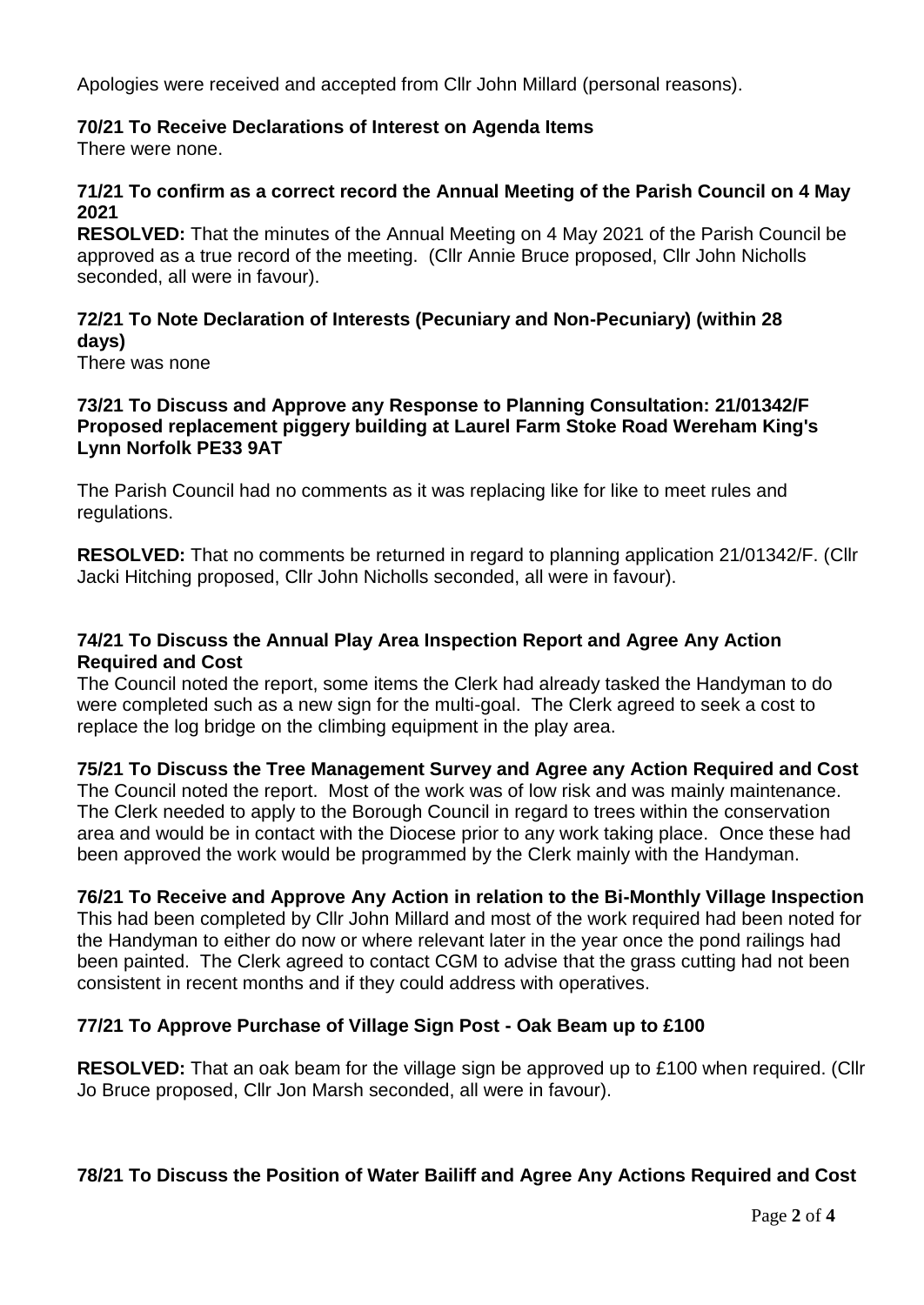The Clerk agreed to continue to monitor the pond with the Handyman being available when needed. The Council agreed to pursue the self-employment option with insurance and advertisement be approved at the next meeting and discussions regarding fees and costs of insurance available for further decision.

#### **79/21 To Approve Action or Costs in Relation to Bench Location at Pond**

It was noted that the family of the memorial bench at the pond nearest to the phone box had deteriorated and required removal. The Clerk agreed to ask the Handyman to remove and dispose. The Clerk agreed to seek examples of a bench to be purchased for approval at the next meeting. The Clerk agreed to draft wording for a plaque to go on the bench to signify the sense of community that had endured the pandemic and as a symbol of friendship.

## **80/21 To Discuss the Creation of an Island in the Pond**

After discussion it was agreed to pursue an idea of a non-permanent floating island for the ducks once the work to the pond had been completed later the year. It would initially involve public consultation.

#### **81/21 To Approve the Register of Decisions Made of Email:**

# **a) To Approve Sample Testing Costs of £350 excluding VAT for Pond Dredging**

**RESOLVED:** That the register of decisions made on email be approved in regard to approval of sample testing costs of £350 excluding VAT for Pond Dredging. (Cllr Jacki Hitching proposed, Cllr Sandra Calvert seconded, all were in favour).

## **82/21 To Approve Payments to date**

| <b>TOTAL TO BE PAID</b>                                                          | 2243.05 | 234.55 | 2477.60 |
|----------------------------------------------------------------------------------|---------|--------|---------|
| Online Bank Account Service Charge                                               | 24.00   | 0.00   | 24.00   |
| Eon - June Streetlight Electricity                                               | 22.76   | 1.14   | 23.90   |
| Eon - May Streetlight Electricity                                                | 23.52   | 1.18   | 24.70   |
| Eon - April Streetlight Electricity                                              | 22.76   | 1.14   | 23.90   |
| Anglia Computer Solutions - Website Update                                       | 30.00   | 6.00   | 36.00   |
| Community Heartbeat - Pads (to note part of membership)                          | 0.00    | 0.00   | 0.00    |
| Hodson Office Supplies - printer ink                                             | 26.58   | 5.32   | 31.90   |
| CGM Ltd - Ground Maintenance Services March and April<br>2021                    | 484.58  | 96.91  | 581.49  |
| Scribe - Cemetery Annual Subscription 2021/22                                    | 230.00  | 46.00  | 276.00  |
| Wickstead Leisure Ltd - Playarea inspection                                      | 60.00   | 12.00  | 72.00   |
| Thomas B Bonnett - 4x Bags of Post mix for Multigoal<br>Movement                 | 24.00   | 4.80   | 28.80   |
| Thomas B Bonnett - 5 Litre White Paint for Pond Railings for<br>Handyman Paining | 127.80  | 25.56  | 153.36  |
| Westcotec Ltd - Speed Sign Brackets                                              | 50.00   | 10.00  | 60.00   |
| JD Signs - Multigoal safety sign                                                 | 10.00   | 2.00   | 12.00   |
| Shaw's and Sons Ltd - Condolence Book and Paper                                  | 112.50  | 22.50  | 135.00  |
| SJA Pest Control - Mole Management April to June 2021                            | 57.93   | 0.00   | 57.93   |
| T&A Tree Logic - Tree Management Survey                                          | 285.00  | 0.00   | 285.00  |
| Handyman - Move SAM2 and Clean Phone Box Top                                     | 19.00   | 0.00   | 19.00   |
| HMRC June and July 2021 - PAYE                                                   | 120.80  | 0.00   | 120.80  |
| Clerk Wages - May and June 2021                                                  | 511.82  | 0.00   | 511.82  |